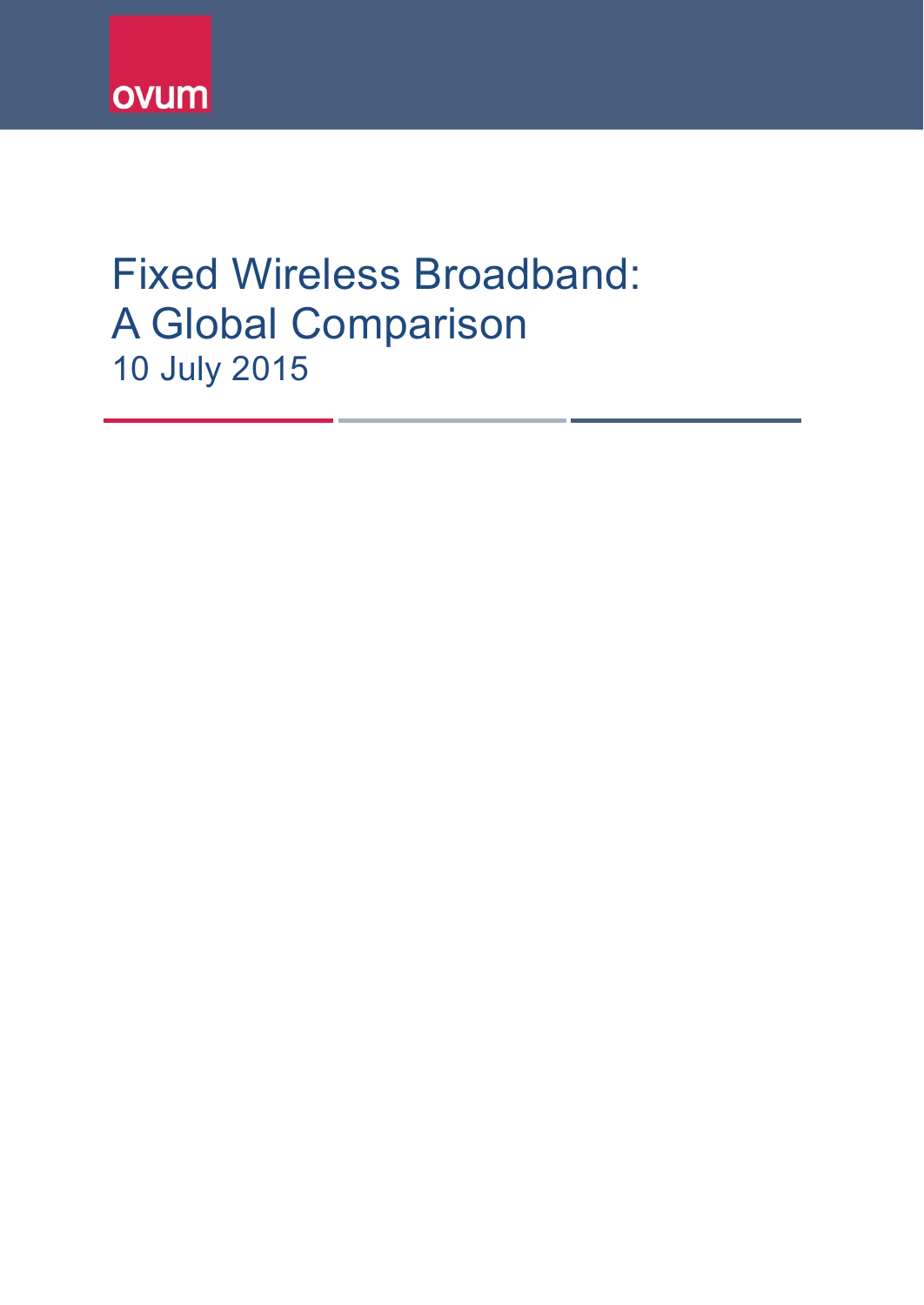# **Contents**

This report was supported by Ericsson Australia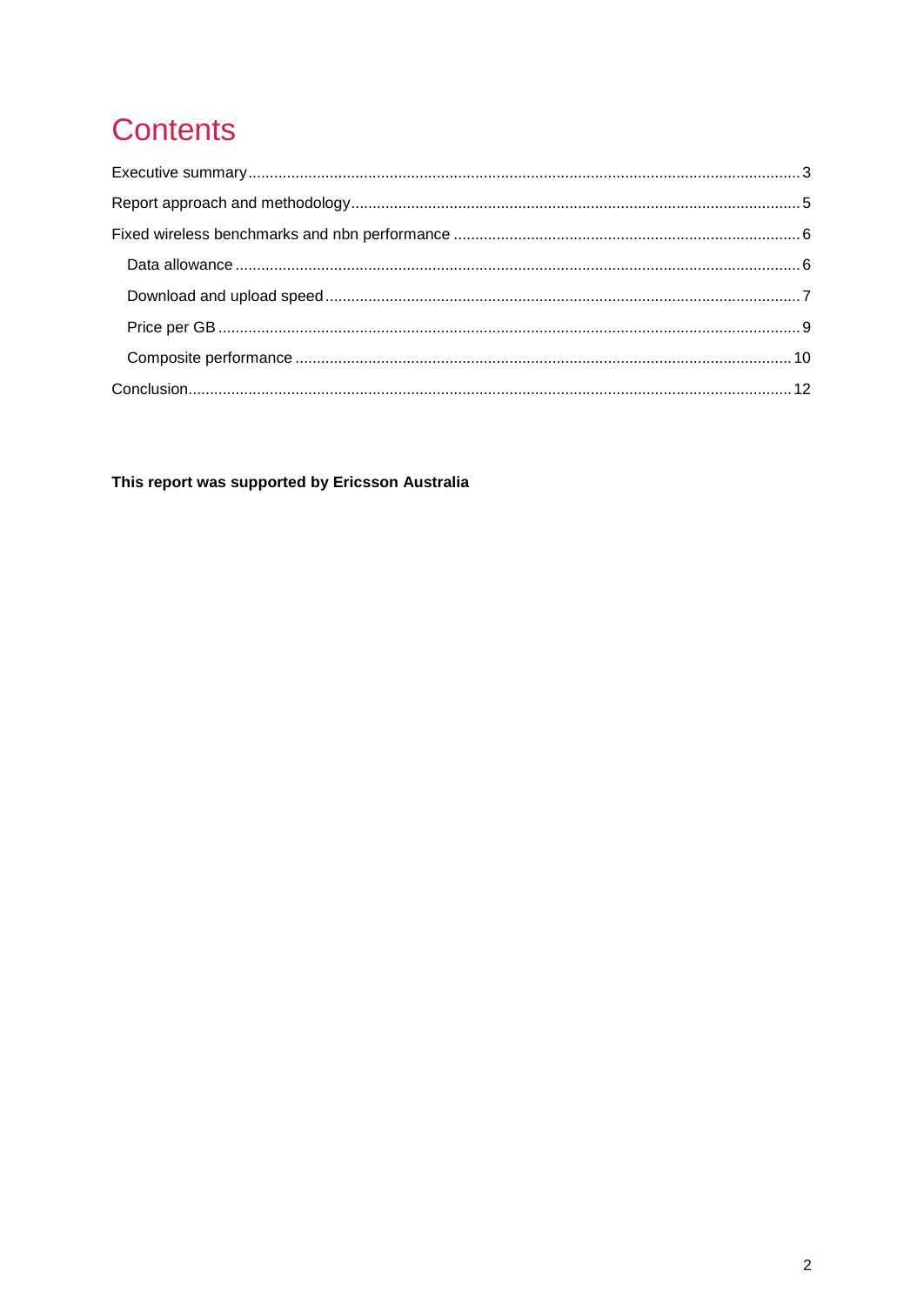## <span id="page-2-0"></span>Executive summary

This report examines the performance of the Australian National Broadband Network's ("nbn") wholesale fixed wireless product against similar wireless products from peer operators around the world. The nbn provides a national wholesale access product for telecoms retail service providers. This includes a fixed wireless TD-LTE network under construction that will cover approximately 600,000 premises, and currently reaches in excess of 268,000 premises.

Twenty-one other operators around the world that offer wireless broadband products were examined. Their performance was examined separately for data allowance, download speed, upload speed, and price per GB of data, and was compared to nbn's fixed wireless product characteristics.

nbn's fixed wireless product performs very strongly against comparable overseas operators. Only one operator was found to match nbn's forthcoming "up-to" 50Mbps download speed. However, nbn was superior to all of its peers on all other indicators of fixed wireless performance by significant margins:

- nbn's data allowance for its existing 25/5Mbps fixed-wireless product (retailed by Telstra) was over seven times higher than its next best international peer, PLDT in the Philippines. Note that nbn data allowances are set by retailers and vary between retail service providers.
- nbn's price per GB for its existing 25/5Mbps product (retailed by Telstra) was more than four times lower than its next best international peer, T-Mobile in the Czech Republic.
- nbn's upload speed performance for its forthcoming "up-to" 50/20Mbps fixed-wireless product was 33% higher than its next best peer, Meteor in Ireland.

This high level of performance shows that the nbn offers very high value to fixed wireless customers:

- nbn's higher data allowances allows nbn to offer customers significantly greater access to high-bandwidth services, particularly video services.
- nbn's high download speed also supports high-bandwidth services such as video. In addition, the greater speed means that multiple applications can be used concurrently by customers in a single household without contention, improving the consistency of application performance.
- nbn's high upload speed will support more symmetric applications such as video conferencing and cloud services, which are important to businesses as well as consumers.
- nbn's affordability makes broadband services a realistic proposition for a wide range of residential and business customers, helping to close the digital divide.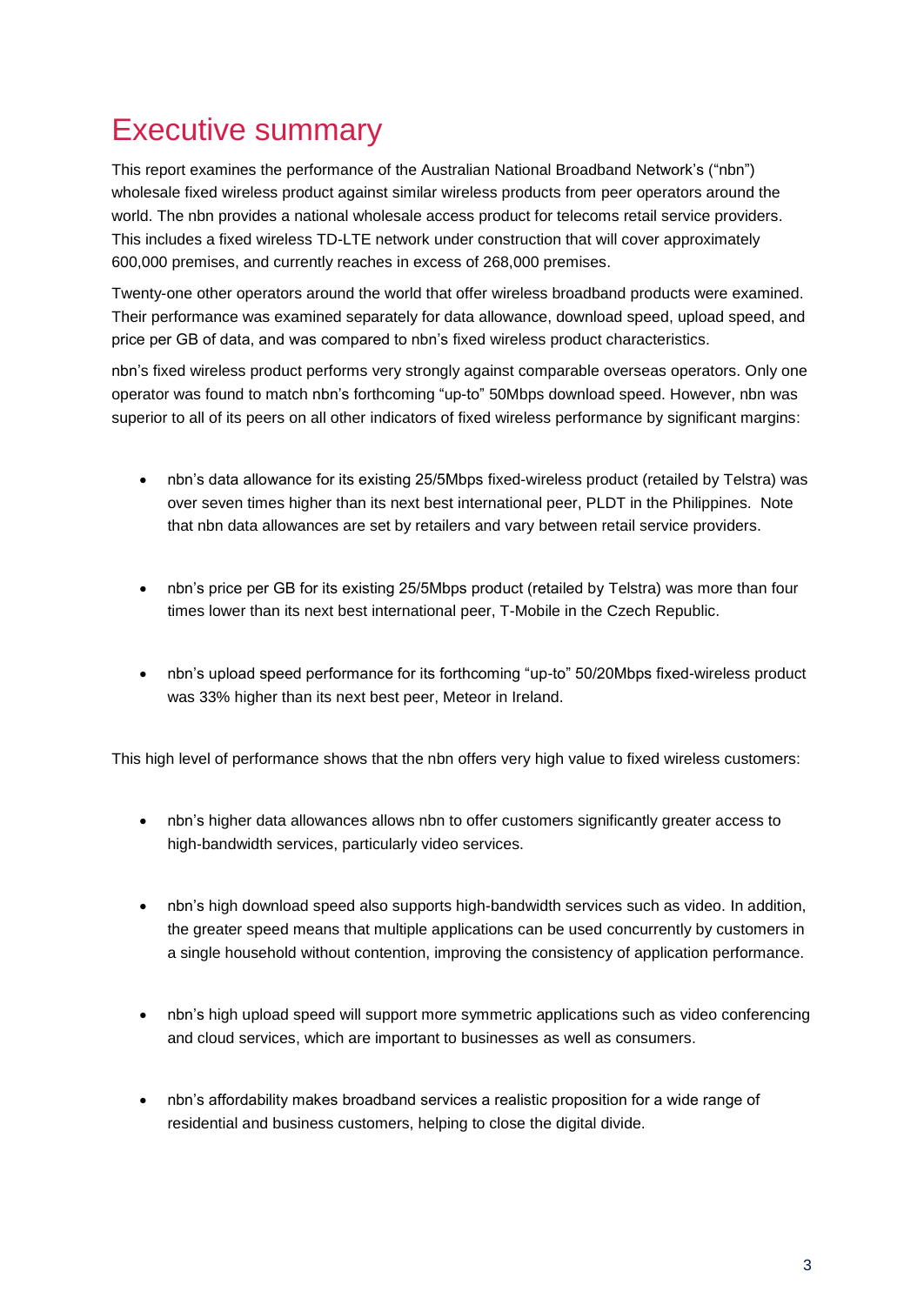A composite index of data allowance, download speed and price performance was also calculated for nbn and ten other operators. nbn's fixed wireless product clearly outperformed its peers, underlining its technical superiority and affordability.

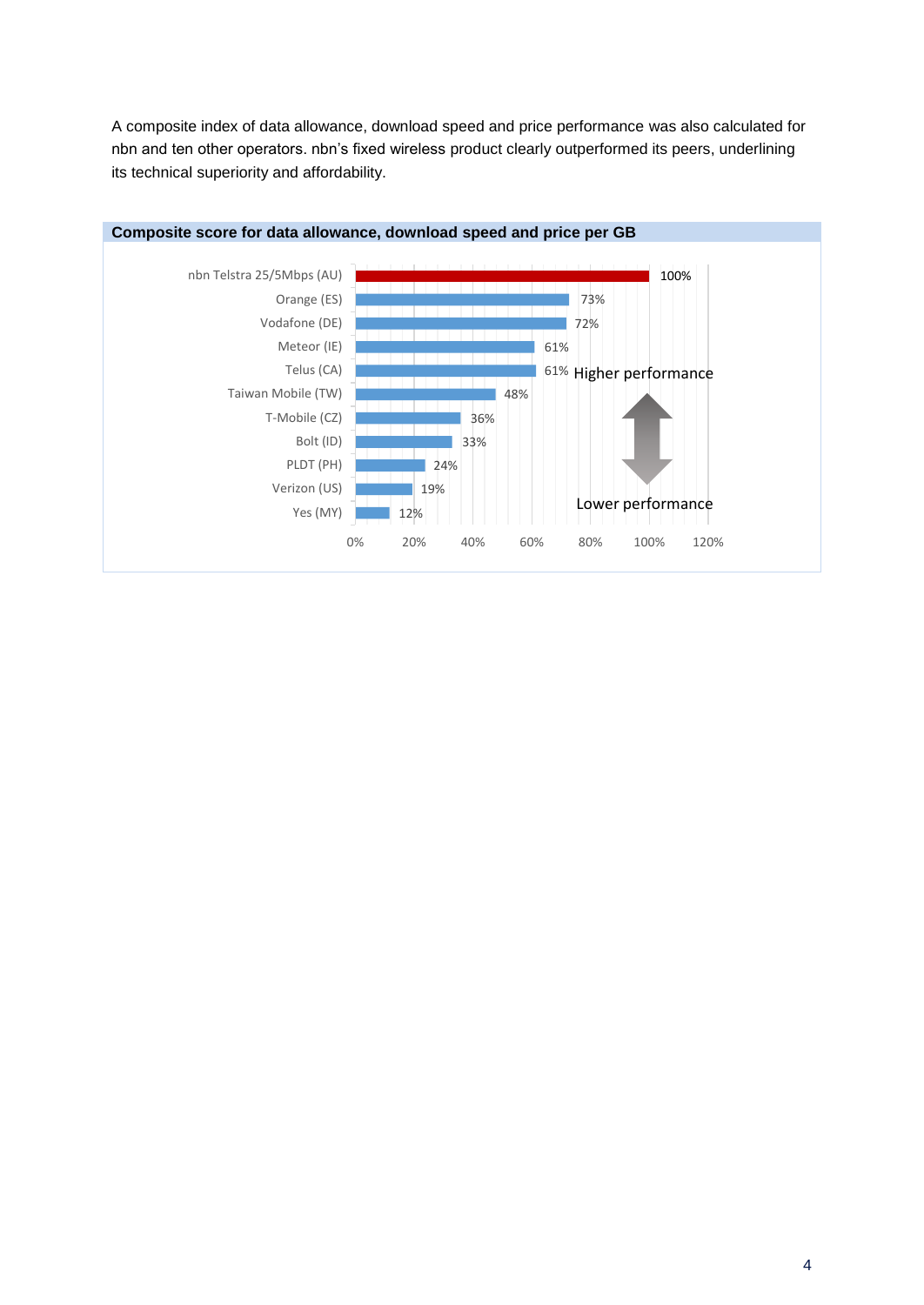## <span id="page-4-0"></span>Report approach and methodology

The purpose of this report is to examine the performance of wireless broadband solutions around the world, and in particular to compare the performance of the nbn's fixed wireless solutions to global peers.

The report compares nbn's fixed wireless performance to twenty-one other providers of wireless broadband services around the world. A mix of developed and developing countries was examined. The countries and wireless broadband service providers covered were:

- Argentina (SKYMAX)
- Brazil (Vivo)
- Canada (Bell, Telus)
- Czech Republic (T-Mobile)
- Germany (Vodafone)
- Indonesia (Bolt)
- Ireland (3, Meteor)
- Japan (Softbank, UQ Communications)
- Malaysia (P1, Yes)
- New Zealand (Woosh)
- Philippines (PLDT)
- South Africa (Telekom)
- Spain (Orange)
- Taiwan (TWM)
- USA (AT&T, Skybeam, Verizon).

These twenty-one providers are all providing either fixed wireless solutions or providing mobile wireless solutions marketed as substitutes for fixed services in these countries, on a commercial basis. General mobile broadband services that are not marketed as fixed services were excluded because these are not offered as a service like nbn's fixed wireless products.

Since nbn only offers a wholesale product, we have picked two of nbn's retail operators to provide a basis for product and pricing comparison where necessary, Telstra and iiNet.

A variety of access technologies were represented amongst the twenty-one operators. Apart from the TD-LTE technology used by nbn, many operators used FDD-LTE (simply another flavour of LTE). In addition, the two Malaysian and one Argentinean operators used WiMAX, while the New Zealand operator Woosh used TDD-CDMA. In one case, Skybeam in the US, the wireless technology was not disclosed.

The variables chosen for comparison were data allowance, download speed, upload speed and price per GB. These variables were chosen because they have a direct impact on the utility of the broadband service, and are reasonably likely to be reported by operators.

Other variables such as latency were generally not reported and so are not included in the analysis. We chose the highest performance plans from each operator for the purposes of comparison, which also usually offer the lowest price per GB. The data was collected by desk research.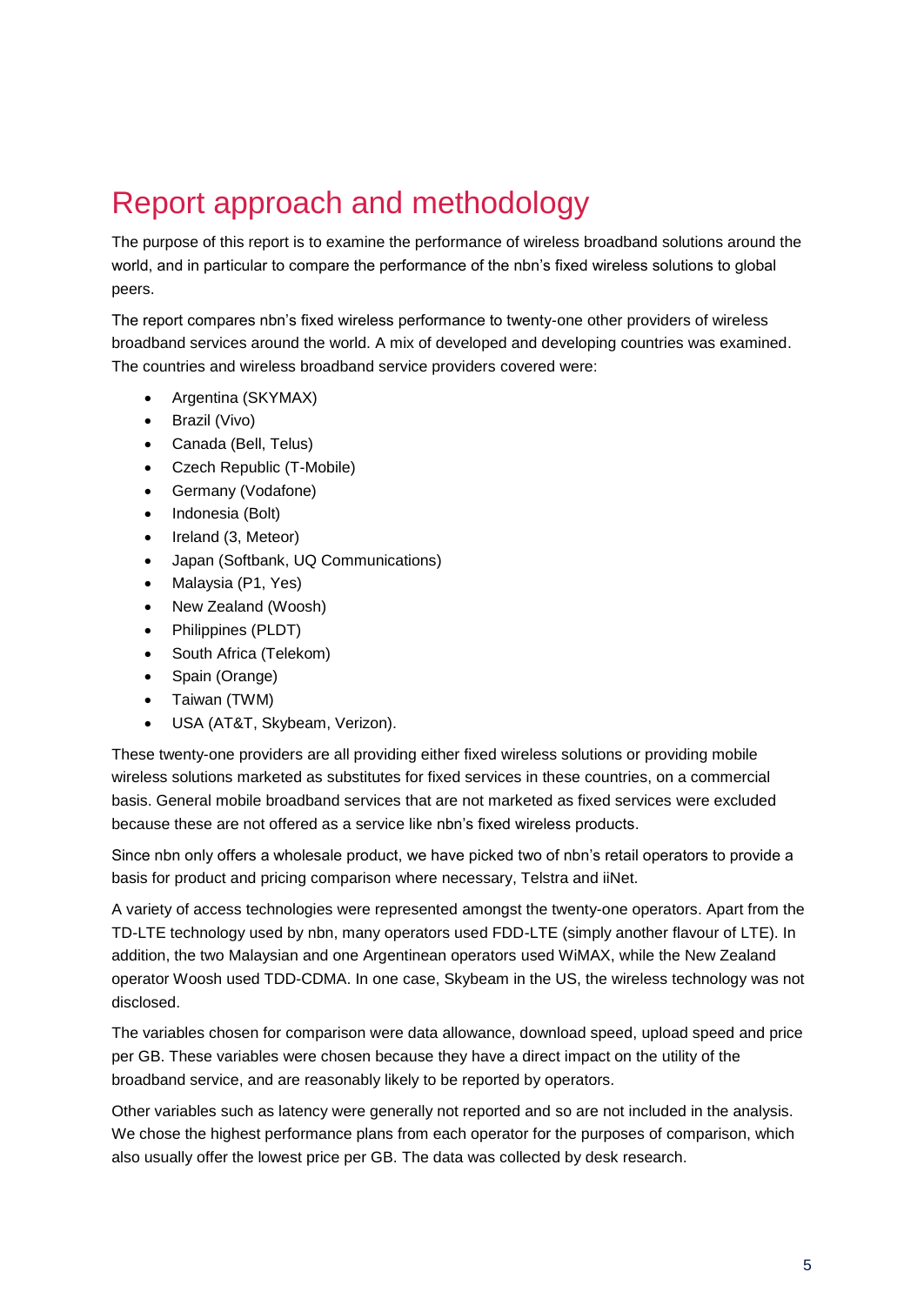There were some complications in comparing different operators. In cases where a data allowance was clearly stated, those claims were included without further examination. But in cases where the product was claimed to have an "unlimited" data allowance, terms of use and fair use agreements were scrutinised to find limits to data usage; where this was the case, we have assumed that these limits are effectively a data allowance and recorded them as such. Some operators impose no explicit limits or fair use provisions at all (though these operators typically offer low access speeds that limit usage); in such cases, we recorded no data allowance.

Advertising practice for wireless data speeds varies from country to country, with regulators taking a harder line in some places than others. In markets where they are allowed, theoretical claims for download and upload speeds were excluded since they are unlikely to be representative of actual performance. Few products provide the committed capacity that the nbn 25Mbps product does, but where operators quoted "actual" or "average" speeds or something similar, they were recorded. It is likely that this will overstate the performance of nbn's peers in at least some cases.

All operators reported an advertised price. Price per GB was calculated for those operators for whom we also recorded a data allowance.

As a result of these restrictions, not every variable was reported against each operator. Consequently, when we separately compare nbn's fixed wireless services to these twenty-one operators for all variables, not every operator is included in each comparison. In each comparison, we note which operators are excluded and why.

For some operators, it was possible to find information on data allowance, download speed and price per GB variables. In these cases, we created a composite index for a comprehensive comparison of the performance of nbn's fixed wireless service. Upload speeds, being fairly rarely quoted by operators, were excluded from the composite index.

## <span id="page-5-0"></span>Fixed wireless benchmarks and nbn performance

#### <span id="page-5-1"></span>Data allowance

Of the twenty-one operators we examined, thirteen published an unambiguous data allowance. In contrast, Bolt in Indonesia and Telekom in South Africa advertise their respective products as unlimited, but impose fair use limits at 30GB (Telekom imposes this only for "bandwidth-intensive" applications, presumably video). Bolt and Telekom were therefore included at 30GB. A further six operators provided no useful information on data allowances:

- P1 in Malaysia offered unlimited products, but only at 1Mbps and 2Mbps download speed, effectively limiting data usage.
- Skymax in Argentina offers three products all unlimited, but at download speeds of only 1Mbps, 2Mbps and 3Mbps, also limiting usage.
- Bell in Canada does not quote a data allowance, but restricts download speed to only 5Mbps.
- Softbank and UQ Communications in Japan offer an unlimited product, but we did not find a fair use limit. In these cases, no assessment of realistic data allowance could be made, so the operators were excluded.
- Skybeam in the US does not quote a data allowance on its 5Mbps, 10Mbps and 20Mbps download products. When the network is uncongested, the products are effectively unlimited. However, when network congestion occurs, data speeds are throttled once customer data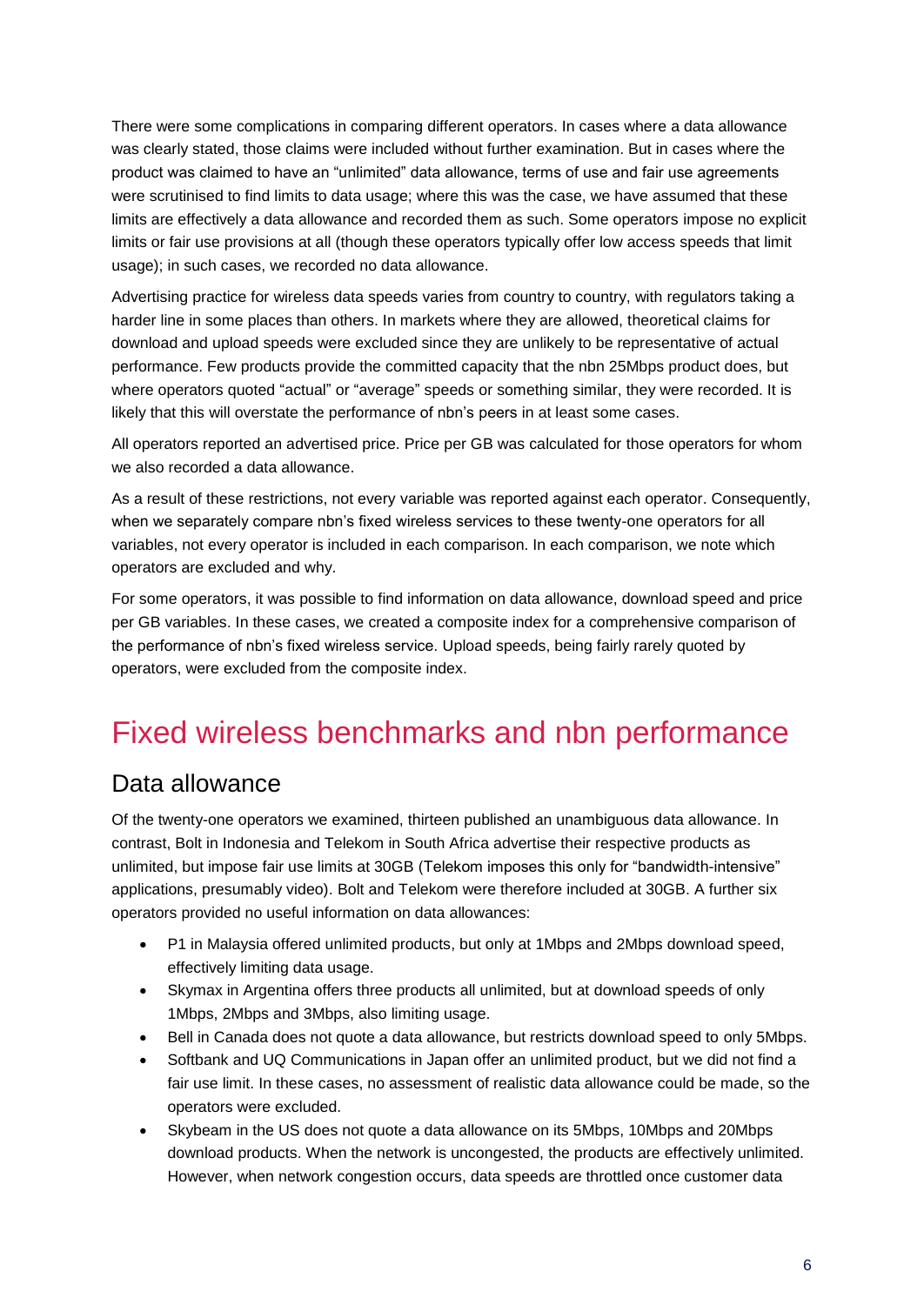usage thresholds of 500MB and again at 6GB are passed. In this case, no clear fixed allowance could be identified, so the operator was excluded.

The data allowances for these operators, along with the results for nbn, are displayed in Figure 1. This shows that nbn's 25Mbps download fixed wireless product outperformed the benchmarked operators by a significant margin for data allowance. The data allowance for nbn services reached 500GB per month (Telstra), while its nearest competitor was only 70GB per month. Most of the benchmarked operators were well below this; the majority were under 50GB per month. We were unable to compare nbn's 50/20Mbps product because data allowances have not been announced yet for this product.



The large nbn data allowance makes the nbn fixed wireless product a genuine substitute for many fixed broadband products in the market. nbn's superior result in this benchmark is important because it allows significantly greater access to high-bandwidth services, particularly video services, than most of its international peers.

### <span id="page-6-0"></span>Download and upload speed

Unlike the peer operators examined in this report, nbn offers committed capacity to support reliable download and upload speed, based on its purpose-built network optimised for fixed communications. While we have excluded obviously theoretical speed claims, even the more solid claims are often not achieved in reality, or achieved consistently. Nevertheless, we accepted such claims for the purposes of comparison. Effectively, nbn's peers were benchmarked less rigorously than nbn itself.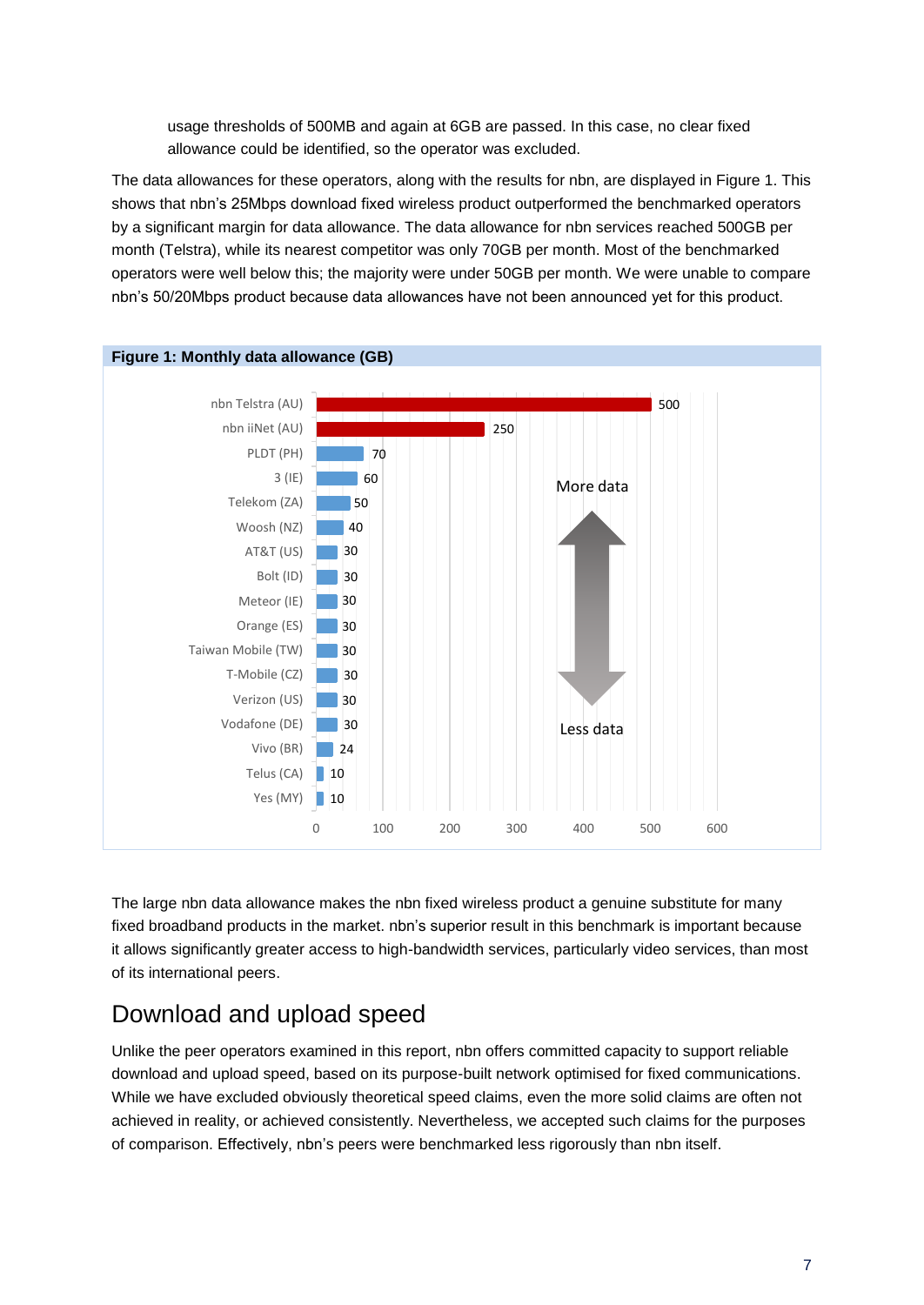Of the twenty-one operators we examined, thirteen published a clear download speed. In addition, Meteor in Ireland quotes download speeds of 20Mbps to 40Mbps. For the purposes of comparison, we included Meteor at a speed of 40Mbps, to avoid understating their performance. A further seven operators provided no useable information on speed:

- Vivo in Brazil, Woosh in New Zealand, AT&T in the US, and 3 in Ireland all quote data allowances, but no download speeds; it appears that they offer a best effort service. It was impossible to assess speeds in this case, so these operators were excluded.
- Softbank in Japan quotes a speed of "up to 110Mbps", which is unrealistic and was excluded from the benchmark. UQ Communications was similar, claiming 220Mbps, and was similarly excluded. Telekom South Africa's service quotes only "theoretical" download speeds of 90Mbps, and was also excluded.

The download speeds for these operators, along with the results for nbn, are displayed in Figure 2. nbn's fixed wireless download speed is set by nbn, so there was no need to check retail offers. Instead, we used nbn's forthcoming 50Mbps/20Mbps wholesale product for comparison. This product will exceed the performance of most ADSL products currently in the Australian market.

Figure 2 shows that nbn's 50/20Mbps product outperforms all of the benchmarked operators except Vodafone in Germany. nbn's existing 25Mbps product is also included for comparison. The download speed differences between operators were generally less than for data allowances; this is probably because high data speeds are less expensive for operators to deliver than large data allowances.



**Figure 2: Download speed (Mbps)**

Again, the nbn fixed wireless products perform at a level that makes them genuine substitutes for fixed broadband products. nbn's speed performance is important because, like nbn's large download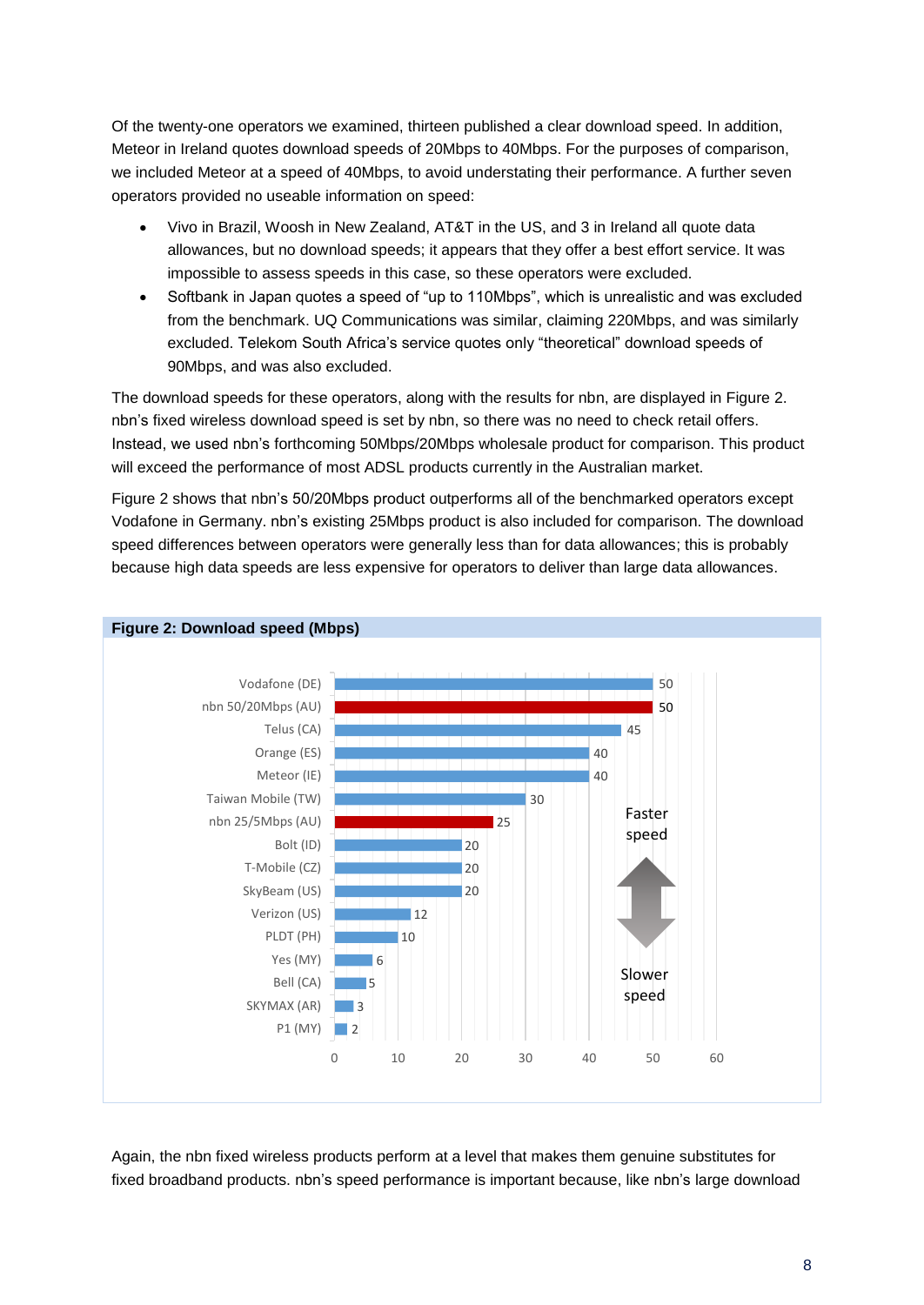allowance, it supports high-bandwidth services such as video. In addition, the greater speed means that multiple applications can be used by customers without contention, improving the consistency of application performance.

We also looked at reported upload speeds. Only seven of nbn's peers reported an upload speed at all. In addition, Meteor in Ireland quotes upload speeds of 10Mbps to 15Mbps. For the purposes of comparison, we included Meteor at a speed of 15Mbps, to avoid understating their performance. Telekom in South Africa reports a 25Mbps upload speed, but this is described as theoretical and was excluded from the comparison.

nbn's fixed wireless product download speed is set at the wholesale level, so there was no need to check retail offers. Again, we used nbn's forthcoming 50Mbps/20Mbps wholesale product for comparison, as well as the existing 25/5Mbps product. The results for upload speed are displayed in Figure 3. In this case, the 25/5Mbps nbn product is in the middle of the field, while the 50/20Mbps nbn product ranks as a clear leader.



nbn's fixed wireless upload speed will allow the use of more symmetric applications such as voice conferencing and cloud services which are important to businesses. After the 50/20Mbps product is launched in the coming months, nbn plans to strengthen performance by offering service level agreements for business in the future.

### <span id="page-8-0"></span>Price per GB

As noted above, of the twenty-one operators we examined, thirteen published data allowances, while Bolt in Indonesia and Telekom in South Africa advertise a fair use limit. These fifteen operators all report retail prices, as do nbn retailers Telstra and iiNet for the current 25/5Mbps product. In all cases, we used the highest data allowance product to make the comparison. Using a Composite Exchange Rate, we calculated price per GB for data, to benchmark the affordability of different operators. The results are in Figure 4.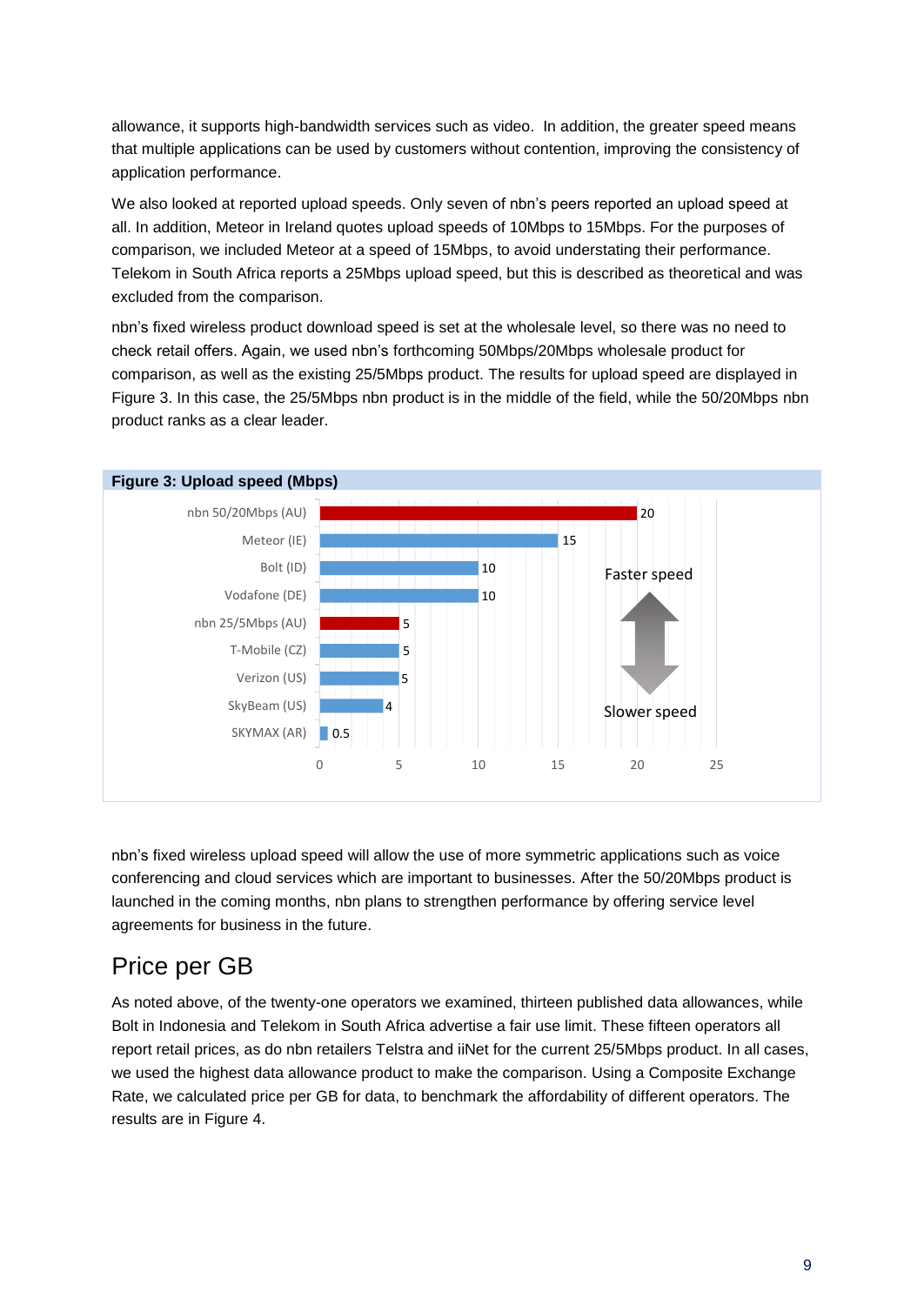

nbn was the lowest-cost service provider on a per GB basis. There was significant variation in the prices per GB reported, ranging from US\$6.88 from Telus down to US\$0.17 for nbn (Telstra 500GB data allowance). Both Telstra and iiNet also included a voice service in their offer price, so this measure overstates their price per GB for the underlying data connection.

This benchmark is important because it is an indicator of the affordability of broadband services for a wide range of household and business customers.

### <span id="page-9-0"></span>Composite performance

Ten of nbn's peer operators gave usable information about all three of data allowance, download speed, and price per GB. In these cases, we were able to form a composite index of their technical and affordability performance compared to nbn's fixed wireless product.

nbn's technical performance was measured based on its 25/5Mbps fixed wireless product with a 500GB download allowance. To measure nbn's affordability, we used the price per GB of Telstra's 500GB allowance product. The forthcoming 50/20Mbps fixed wireless product was not used because data allowances and retail prices for this product have not been announced.

We calculated the performance of all of the other operators as a percentage of these three benchmarks:

- Data allowance was calculated as a percentage of iiNet's nbn 250GB data allowance.
- Download speed was calculated as a percentage of nbn current 25Mbps offer.
- Price per GB was calculated as a percentage of the inverse of nbn's average price per GB of US\$0.19, so that higher prices scored lower.

These three percentages were then added to give a composite score for that operator, and divided by three to normalise nbn's performance to 100%. The results are displayed in Figure 5.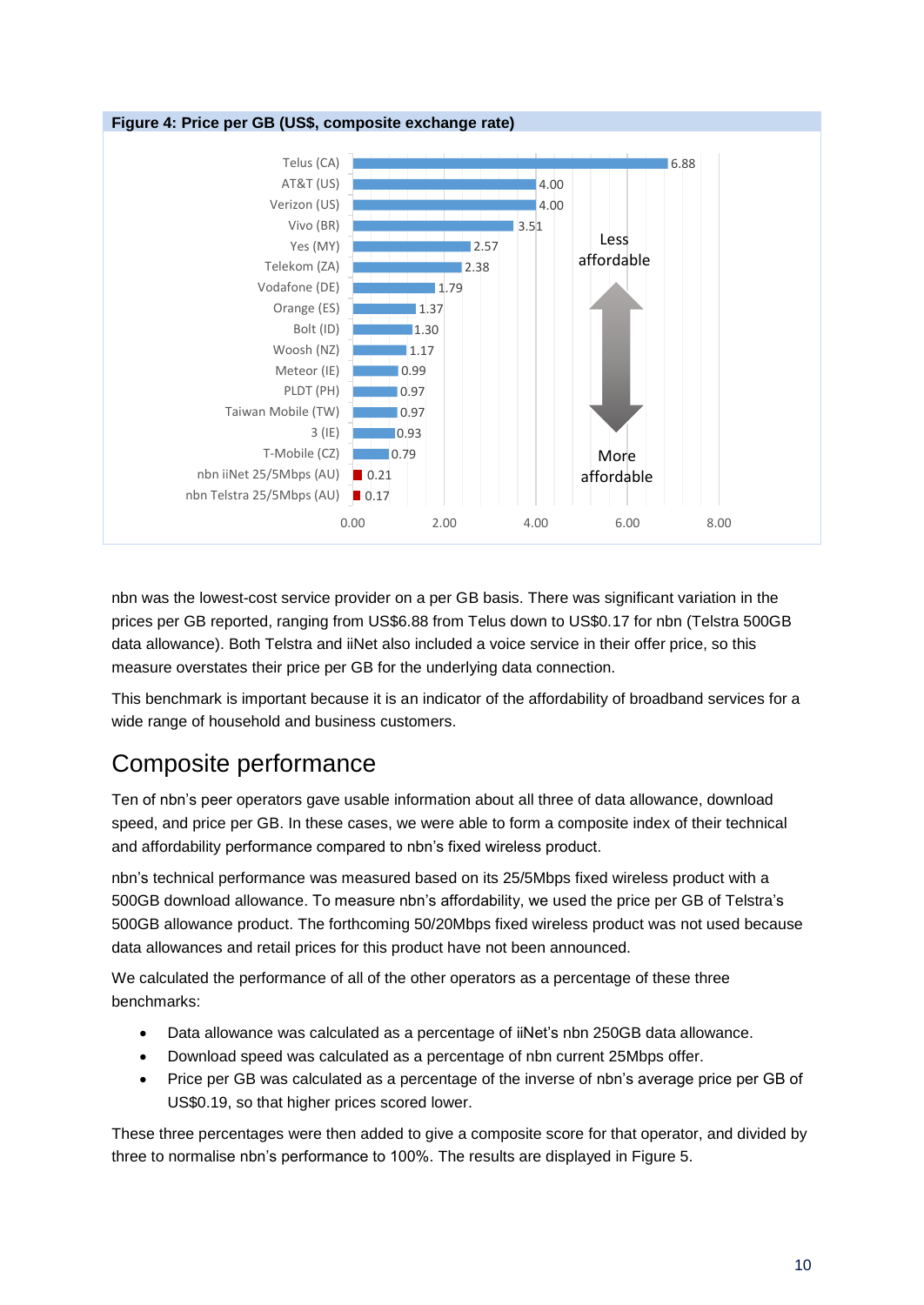

This analysis demonstrates the very strong overall performance of nbn's fixed wireless solution, which combines high technical performance with high levels of affordability. This performance will be strengthened when nbn launches its 50/20Mbps fixed wireless product in the coming months.